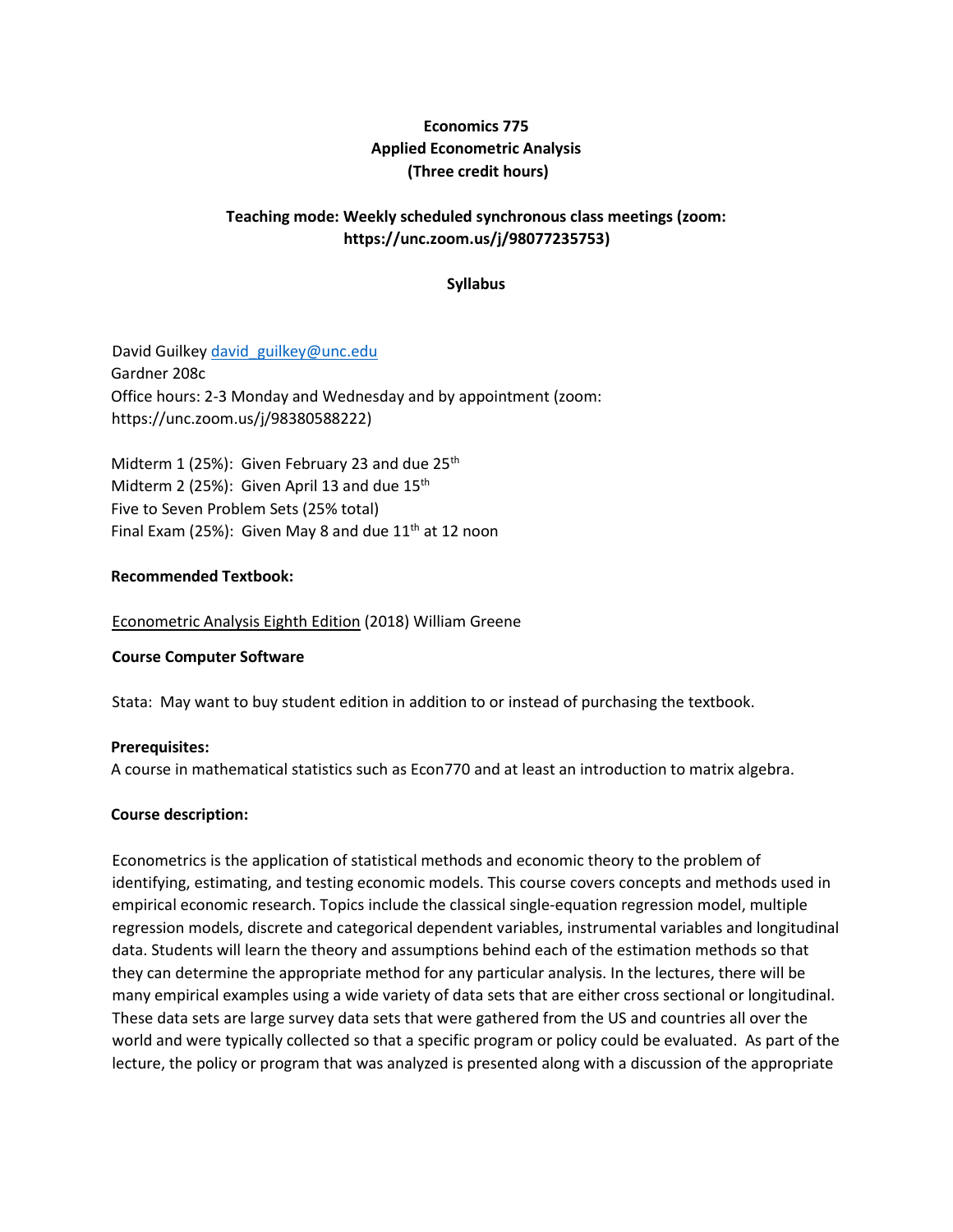econometric method that should be used. After the statistical analysis is performed, students can then determine whether or not the results are supportive of the program's objectives.

The target audience for the course is primarily graduate students from outside economics such as students from the Business School and policy focused departments in Arts and Sciences and the School of Public Health who want a comprehensive introduction econometric methods. Advanced undergraduates in economics may take the course with permission of the instructor.

### **Problem sets:**

All problem sets (five to seven over the course of the semester) will involve empirical analysis using data sets in STATA format that we will provide. The empirical analysis will require the student to decide on the appropriate econometric method and apply the method to the data. The student will have to write out the justification for the estimation strategy, present the empirical results, and then discuss the implications of their results. The implications will typically involve an explanation of whether or not a particular policy or program had a statistically significant effect on an outcome of interest such as a child's health, an individual's educational attainment, or commercial real estate return differentials across cities, for example.

STATA is available in computer labs on campus, a student edition can be purchased, and it is available as part of the Citrix virtual computer lab that you can access with your onyen and password. Problem sets are independent work – not a group project. However, it is okay to ask a fellow student about STATA commands, for instance. You should hand in your assignments at the beginning of class the day they are due (typically a week after distribution). Late problem sets (but before answers are posted) will be marked down by 50%.

#### **Course Outline and Tentative Semester Schedule:**

#### **Week 1:**

Types of Data Review of basic statistics and matrix algebra (Greene online appendices plus handouts)

#### **Week 2 and 3:**

Linear Regression (2, 3.1, 3.2, 3.5, 3.6, 4.1, 4.2 4.3, 4.4, 4.8 4.9, 5.2.1-5.2.4, 5.3 )

#### **Week 4:**

Model Selection and Functional Form (6)

#### **Week 5 and 6:**

Heteroskedasticity and Autocorrelation (9.1-9.7, 4.5, 20.5, 20.7, 20.8, 20.9)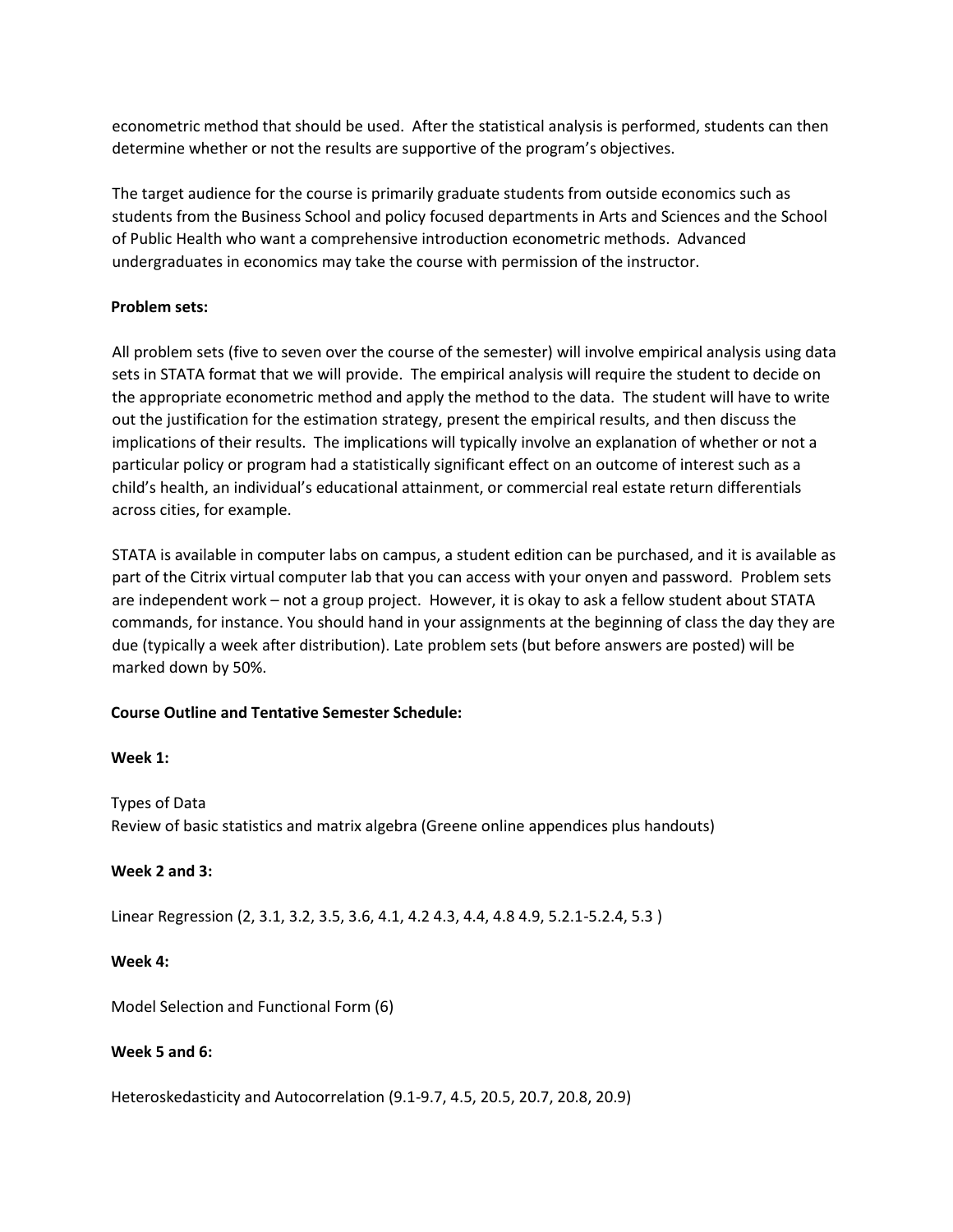### **Week 6:**

Review and midterm 1.

## **Weeks 7 and 8:**

Endogenous Regressors (8.1-8.8)

## **Week 9:**

Maximum Likelihood (14.1-14.4, 14.6)

## **Weeks 10 and 11:**

Limited Dependent Variable Models (17.1-17.3,18.1,18.2.1-18.2.4, 18.3.118.4.1-18.4.6,19.1-19.3)

#### **Week 12:**

Review and midterm 2

## **Weeks 13 and 14:**

Panel Data Models (11.1-11.5, 11.8)

#### **Week 15:**

Special Topics (TBD)

## **Grading Policy:**

All problem sets and tests are graded on a 100 point scale. The final grade is determined by weighting problems sets by 25%, midterm exams by 25% each, and the final exam by 25%. Letter grades are determined from the following scale:

| $100 - 90$ | н |
|------------|---|
| 89-80      | P |
| 79-65      | L |
| 64-0       | F |

## **Policy for Missing a Midterm:**